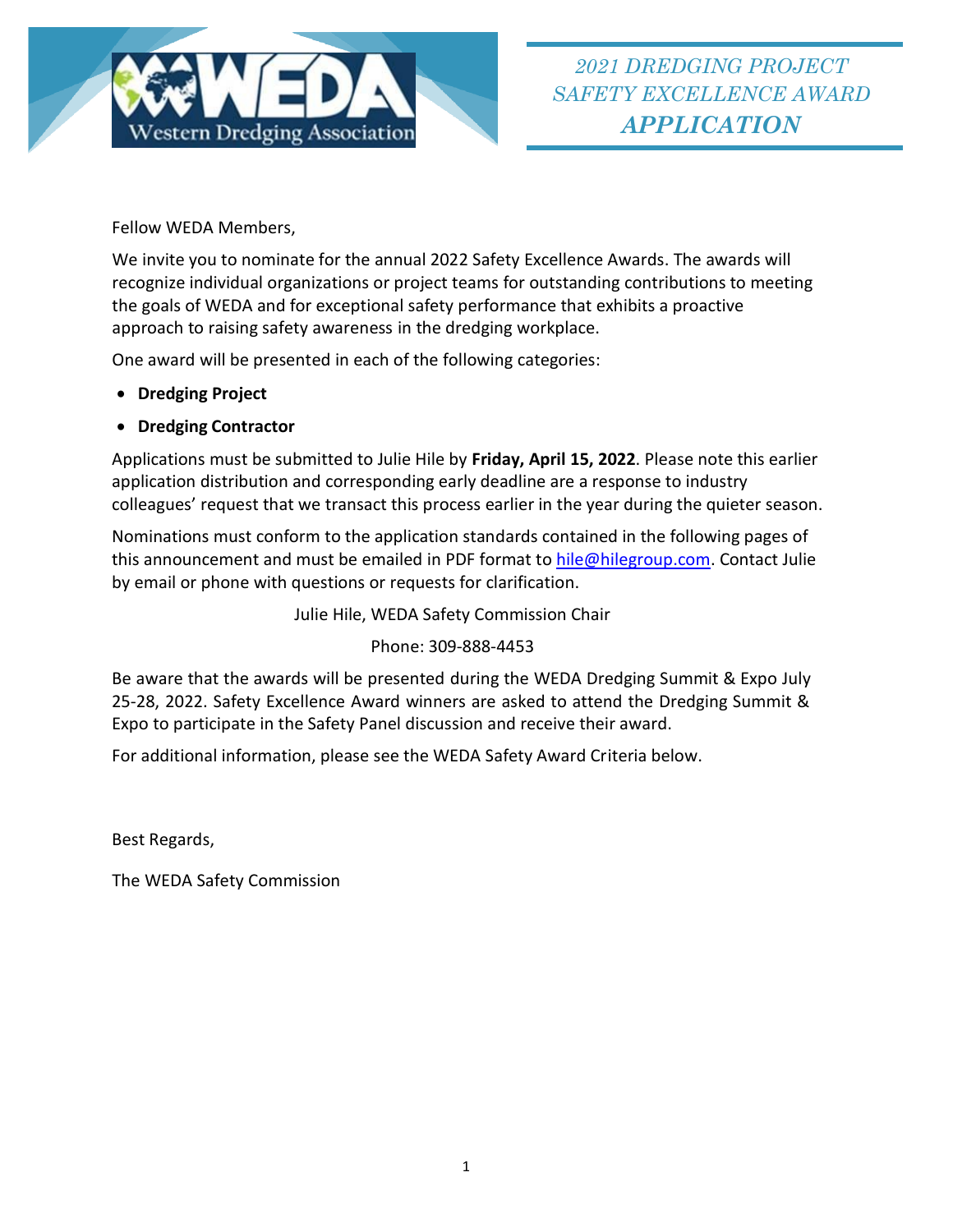

# **Dredging Project Safety Excellence Award**

# **Objective**

The 2022 WEDA Dredging Project Safety Excellence Award will recognize projects for their outstanding contribution to meeting the goals of WEDA, which include:

*Promote communications and understanding of safety issues aimed at reducing or eliminating personnel injuries/fatalities and equipment damages, which contribute materially to hazards throughout the dredging industry.*

# **Eligibility**

Eligible applicants may include dredging contractors, suppliers and manufacturers, government entities, consultants, academics, or any combination or subset thereof. Anyone from a company can apply.

Of great interest to the Safety Commission are those projects who have achieved a major milestone that advances safety in their organization, and/or the dredging industry and offers insights and safety strategies that can be used to improve WEDA members' safety performance.

Applicants must:

- $\Box$  Be WEDA members in good standing.
- $\Box$  Operate within the Western Hemisphere, WEDA's jurisdiction.
- $\Box$  Adhere to the below application format and content criteria, including staying within word count limit. *Please follow application format and content closely. Submissions which fail to do so will not be accepted.*

### **Application Format**

\*1-inch margins

\*12-point font with standard single-spacing (approximately 500 words per page)

### **Application Content**

- 1. Provide an overview of the project, including location, scope of work, types of equipment, total man hours, and number of personnel. Identify the project's principal hazards and mitigation strategies. *Limit your response to 750 words.*
- 2. Describe the three most impactful *leading* indicators of safety success observed, documented, and tracked for the project, along with the results they achieved. Mostimpactful leading indicators of safety success (actions taken to ensure safe work) may include, but are not limited to, near miss/good catch rates, training records, safety STOP rates, records of safety contacts among company employees at all levels, or quality checks on Job Safety Analysis. *Limit your response to 500 words.*